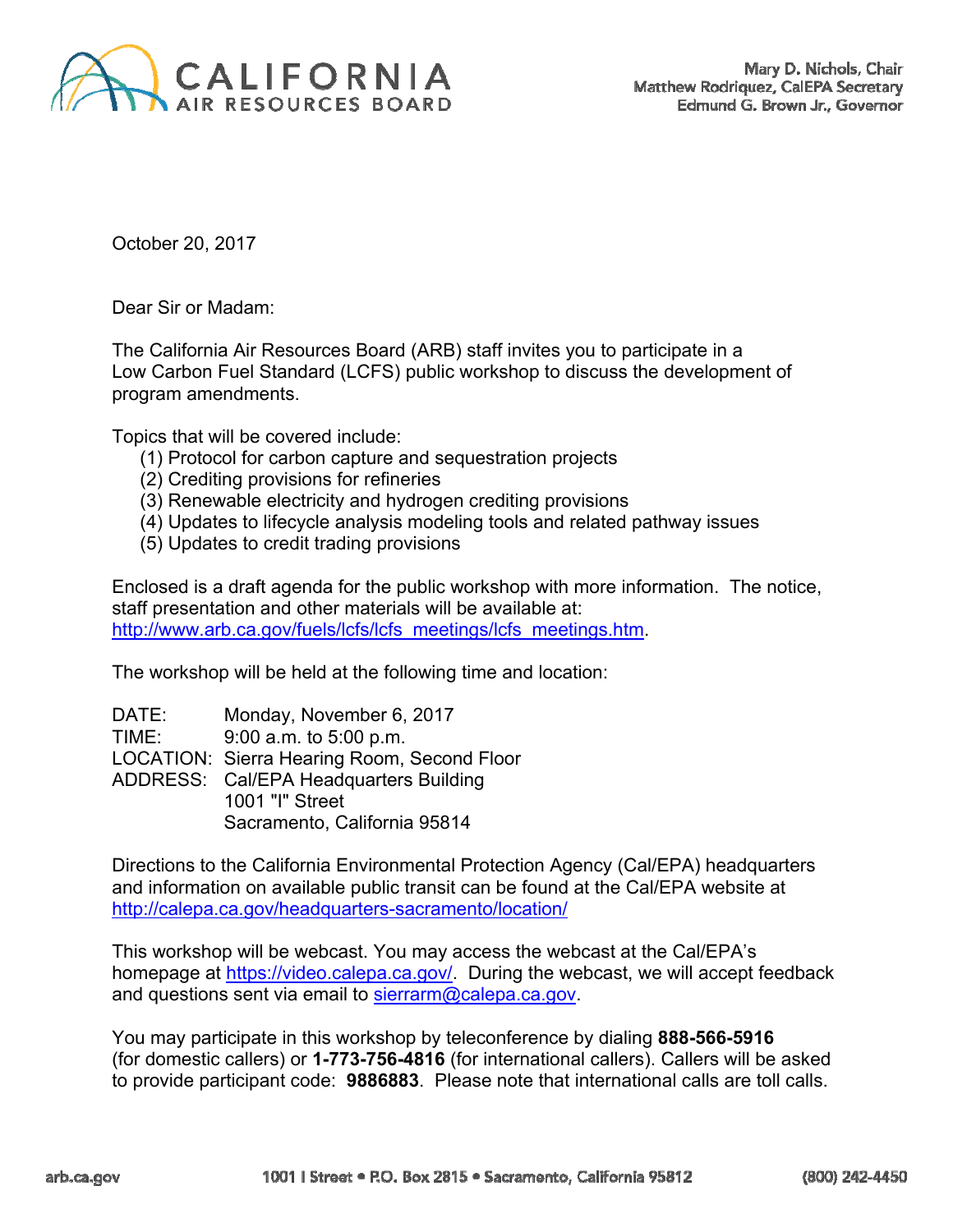Sir or Madam October 20, 2017 Page 2

If you require special accommodation to attend this workshop or need this document in an alternate format (e.g., Braille, large print) or another language, please contact Mr. Valentine Montoya; at (916) 324-0428 or Valentine.Montoya@arb.ca.gov as soon as possible. TTY/TDD/Speech to Speech users may dial 711 for the California Relay Service.

We welcome and encourage your participation in this effort. If you have questions about the workshop, please contact me at (916) 322-8263 or via email at Samuel.Wade@arb.ca.gov, or Mr. Jim Duffy, Manager, Alternative Fuels Section at (916) 323-0015 or via email at jduffy@arb.ca.gov.

Sincerely,

 $5 - 02$ 

Sam Wade, Chief Transportation Fuels Branch

## **Enclosure**

cc: Jim Duffy, Manager Alternative Fuels Section